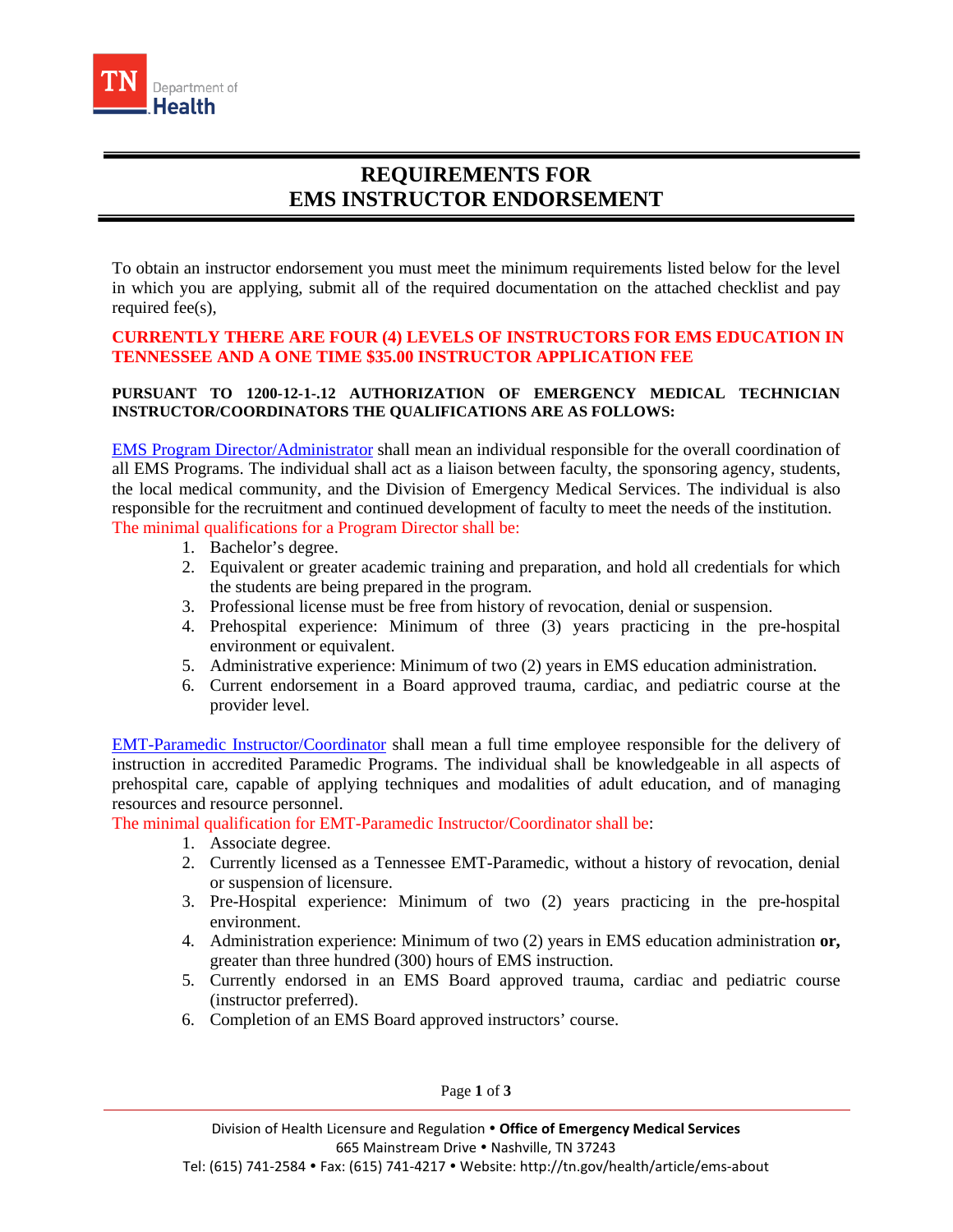EMT Paramedic Instructor Assistant shall mean an individual capable of teaching the application of practical skills to include: assisting the faculty in the delivery of instruction, evaluating student performance of skills, maintenance of equipment, and coordinating with the faculty or Instructor/Coordinator to maintain adequate levels of needed equipment.

The minimum qualifications for an EMT-Paramedic Instructor assistant shall include:

- 1. Currently licensed as a Tennessee EMT-Paramedic, registered nurse, or physician without a history of revocation, denial or suspension of licensure.
- 2. Licensed experience: Minimum of two (2) years practicing advanced life support in the prehospital or emergency department environment.
- 3. Teaching experience: Minimum of two (2) years in EMS education administration **or,** greater than seventy-five (75) hours of EMS instruction.
- 4. Current endorsement in an EMS Board approved trauma, cardiac and pediatric course **as an instructor.**
- 5. Completion of an EMS Board approved instructors' assistant course.

EMT-Basic Instructor/Coordinator shall mean an individual responsible for the overall coordination of the EMT-Basic Program. The individual shall act as a liaison between faculty, the sponsoring agency, students, the local medical community and the Division of Emergency Medical Services. The individual is also responsible for the delivery of didactic material, demonstration of the psychomotor skills, verification of skill proficiency, and the recruitment and continued development of faculty to meet the needs of the institution.

The minimal qualifications for EMT-Basic Instructor Coordinator shall be:

- 1. Associate degree.
- 2. Currently licensed as a Tennessee EMT-Paramedic, without history of revocation, denial, or suspension of licensure.
- 3. Pre-Hospital experience: Minimum of two (2) years practicing in the pre-hospital environment **or** one hundred fifty (150) hours of EMS instruction acceptable to the Board.
- 3. Administrative experience: Minimum of one (1) year in EMS education administration.
- 4. Completion of an EMS Board approved Instructors' course.

EMT Instructor Assistant shall mean an individual capable of teaching the application of practical skills to include: assisting the faculty in the delivery of instruction, evaluating student performance of skills, maintenance of equipment, and coordinating with the faculty or Instructor/Coordinator to maintain adequate levels of needed equipment.

The minimal qualifications for EMT Instructor Assistant shall be:

- 1. Currently licensed as a Tennessee EMT-Basic, without history of revocation, denial, or suspension of licensure.
- 2. Pre-Hospital experience: Minimum of one (1) year practicing in the pre-hospital environment in Tennessee.
- 3. Teaching experience: Must document at least seventy-five (75) hours of EMS instruction acceptable to the Board.

## ALL APPLICANTS SHOULD READ EMS RULE 1200-12-1-.12. FOR *RENEWAL REQUIREMENTS* FOR EACH LEVEL OF INSTRUCTOR.

ALL THE REQUIRED DOCUMENTATION AND FEES MUST BE SUBMITTED IN ONE PACKAGE. THE ONLY EXCEPTION IS THE "**OFFICAL COLLEGE TRANSCRIPT"** WHICH MUST BE MAILED TO THE STATE EMS OFFICE DIRECTLY FROM THE INSTITUTION. **Submit all documentation to**:

> **Tennessee Department of Health Office of Emergency Medical Services EMS INSTRUCTOR ENDORSEMENT 665 Mainstream Drive Nashville, TN 37243**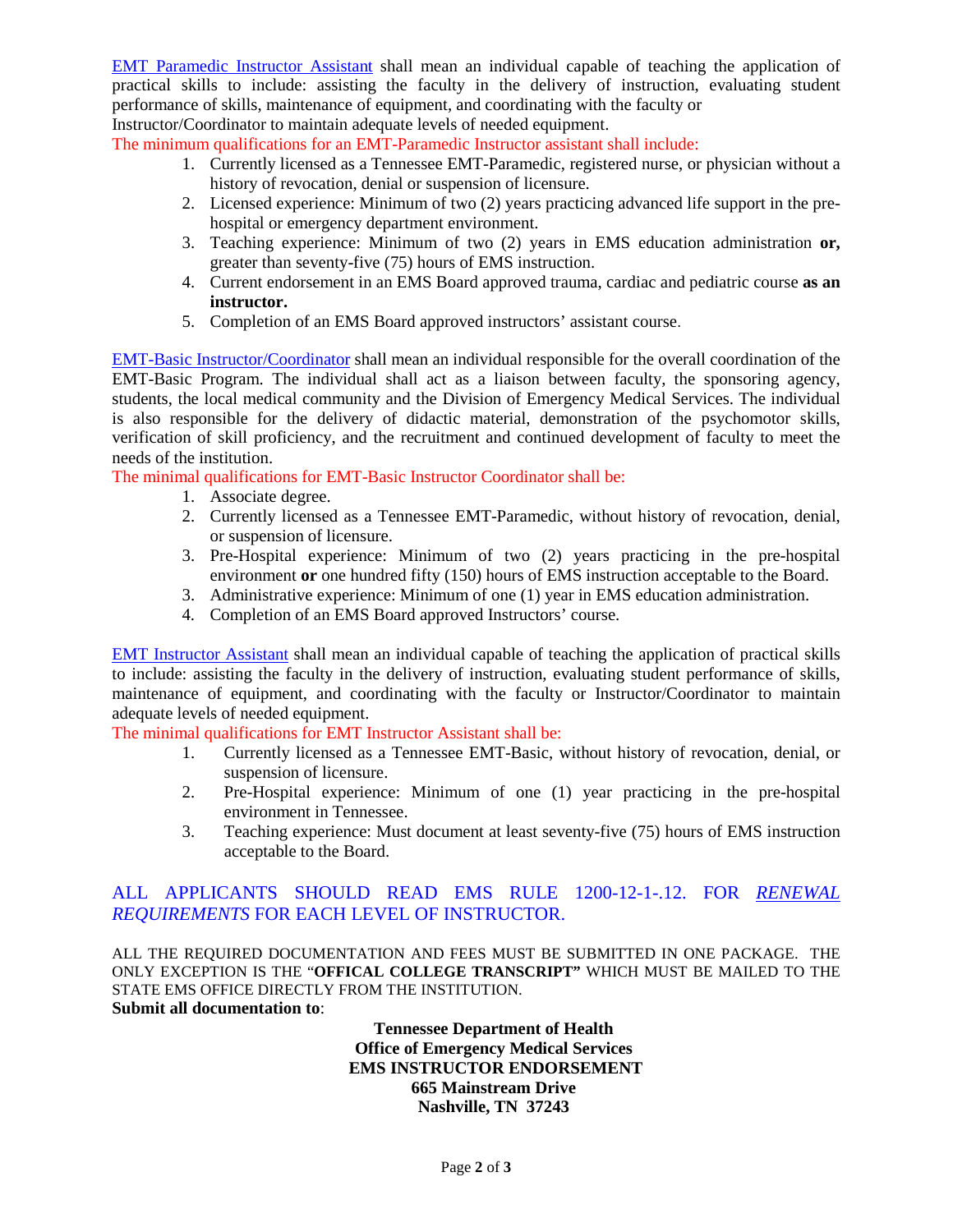# **INSTRUCTOR APPLICATION CHECKLIST**

### **1. Application for Instructor Endorsement (PH-3859)**

#### **2. EMS Professional Fees (PH-2397)**

Submit the Fee Form with a check or money order for the Instructor application fee. If you would like confirmation of receipt of your fee/documents, you should send by certified mail with a receipt requested. (Application fees are non-refundable.)

#### **2. Verification of Education:**

Request an official copy of college transcript, with degree awarded, be sent to EMS office.

#### **3. Copy of current TN EMS License**

- **4. Documentation of two (2) years practicing in pre-hospital environment**  Submit a letter from your employer with years of practice in their employment.
- **5. Documentation of previous hours in teaching in EMS instruction** Submit a letter from a school or organization verifying your teaching experience to include appropriate number of hours required.
- **6. Documentation of experience in EMS education administration for appropriate levels**

A letter from an organization/school/service documenting your coordination of EMS related courses. (i.e. CPR, ACLS, PEPP, BTLS)

**7. Documentation of successful completion of an EMS Board approved Instructors' course. (For EMT and Paramedic Instructor/Coordinator levels prior to endorsement all assistant levels must have course before renewal of status.)** Submit a certificate of completion.

#### *NOTE:**Fees Are Subject To Change Without Notice***.**

*REMINDER: ALL REQUIRED DOCUMENTATION, FORMS, AND FEE(S) MUST BE SUBMITTED TOGETHER AS ONE PACKET. (Excluding Official College Transcript).* 

> **Questions? Contact the Office of EMS Randall Kirby Telephone: 615-741-2213**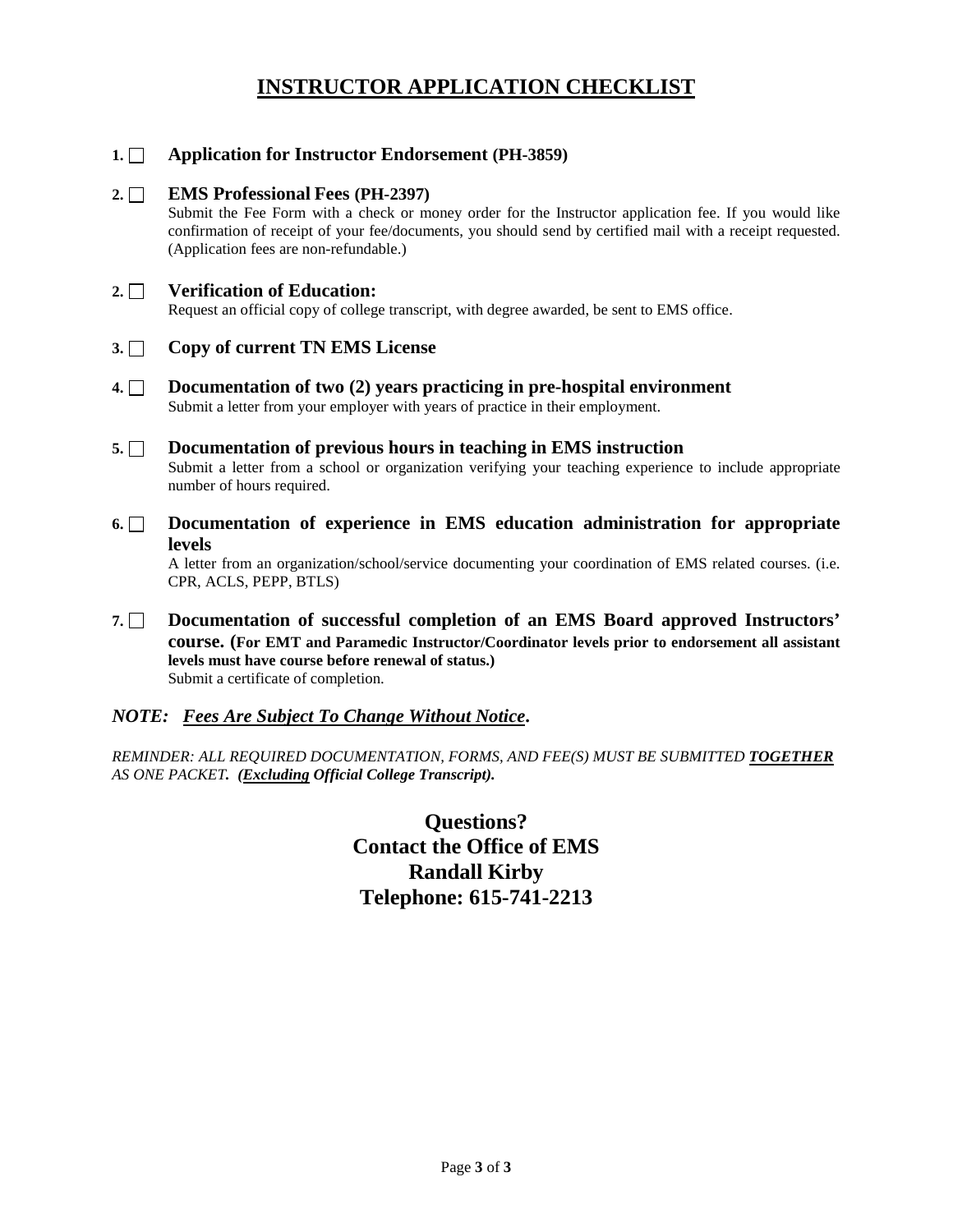

TENNESSEE DEPARTMENT OF HEALTH DIVISION OF HEALTH LICENSURE AND REGULATION **OFFICE OF EMERGENCY MEDICAL SERVICES** 665 MAINSTREAM DRIVE, 2ND FLOOR NASHVILLE, TN 37243 TELEPHONE: (615)741-2584

## **APPLICATION FOR INSTRUCTOR ENDORSEMENT**

**Please indicate which level you are applying:**

**Paramedic Program Director Paramedic Instructor/Coordinator EMT-Instructor/Coordinator**

**Paramedic Instructor Assistant REMT Instructor Assistant Responder Instructor** 

#### **Please Print Clearly and Legibly:**

|                                | Last                      | First     |  |                 | Middle |
|--------------------------------|---------------------------|-----------|--|-----------------|--------|
| <b>Address</b>                 |                           |           |  |                 |        |
|                                | <b>Street</b>             | City      |  |                 | Zip    |
|                                | <b>Telephone</b> $\#$ ( ) |           |  |                 |        |
|                                | Home                      |           |  | <b>Business</b> |        |
|                                | <b>E-Mail Address</b>     |           |  |                 |        |
| <b>License Level:</b>          | <b>AEMT</b>               | Paramedic |  |                 |        |
|                                |                           |           |  |                 |        |
| <b>Prehospital Experience:</b> |                           |           |  |                 |        |

| <b>EMPLOYER</b> | <b>FROM</b> | mо |
|-----------------|-------------|----|
|                 |             |    |
|                 |             |    |
|                 |             |    |
|                 |             |    |

- **Submit documentation required for level of instructor authorization requesting.**
- **Submit copies (front and back) of all certification card(s)( if required for the level applying)**

**Those individuals seeking EMT Instructor Coordinator, Paramedic Instructor Coordinator or Paramedic Program Director must complete the following:**

**Educational Background** *(Please provide an official copy of college transcript denoting degree awarded***):**

| Associate's Degree | Bachelor's Degree | Master's Degree | Doctorate Degree |  |
|--------------------|-------------------|-----------------|------------------|--|
|                    |                   |                 |                  |  |